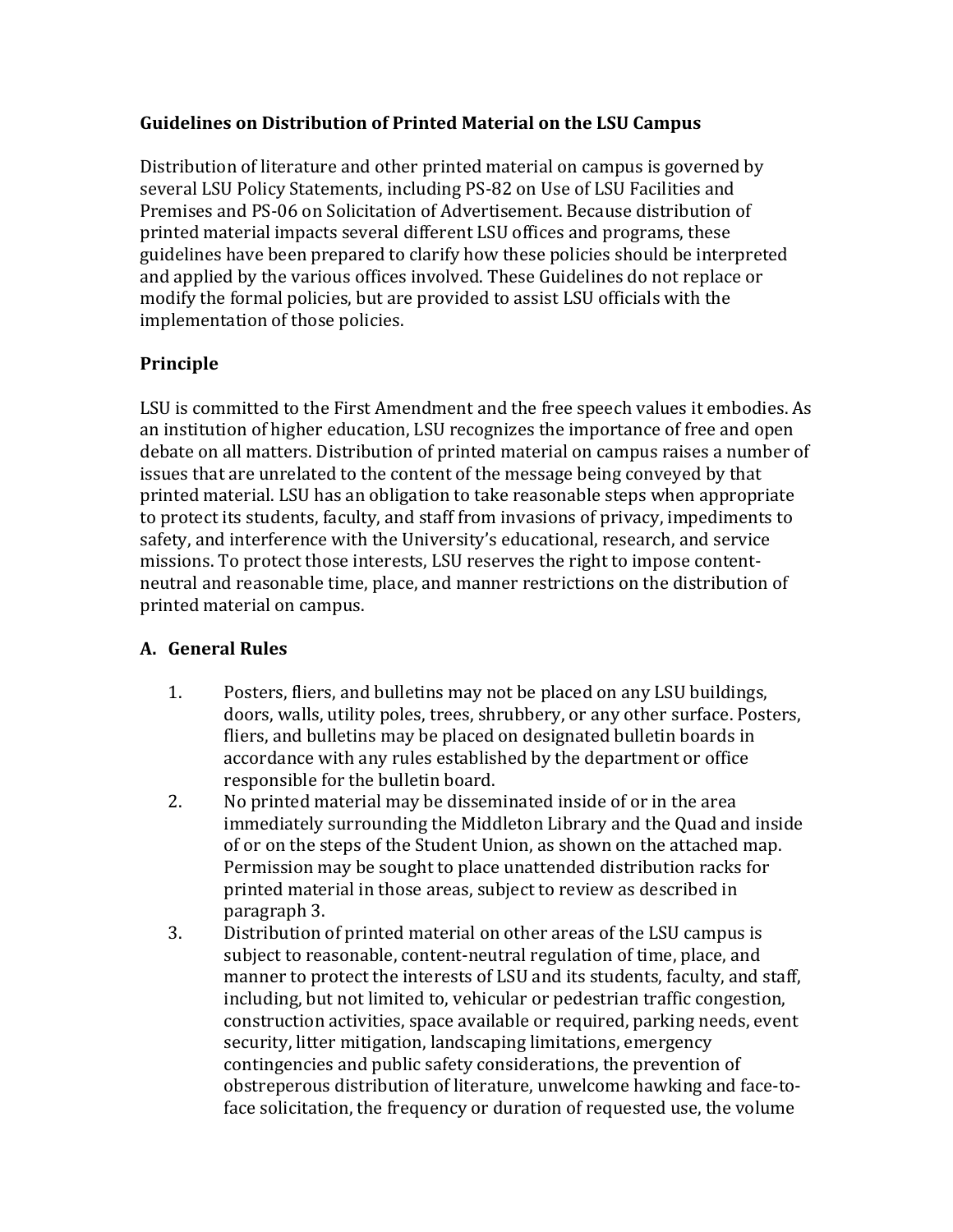or frequency of other requests or reservations, the university's own planned use of its facilities for athletic or other events, and potential for interference with the university's educational mission.

4. All distribution of printed material on the LSU campus is subject to any review and approval requirements set forth below.

## **B. Review and Guidelines**

Distribution of printed material on campus is subject to the following review and approval process.

- *1. Non-students*
	- a. Non-students include any person who is not an LSU student and any entity other than recognized student organizations. It also includes students who are acting on behalf of or for the benefit of any nonstudent.
	- b. The Office of the Vice Chancellor for Finance & Administrative Services & CFO oversees distribution of printed material on campus by non-students and is responsible for enforcing LSU's policies in this area as they pertain to non-students.
	- c. Non-students must obtain approval from the Office of the Vice Chancellor for Finance & Administrative Services & CFO before distributing printed material on campus.
	- d. In general, the following guidelines will apply to distribution of printed material by non-students. However, the Vice Chancellor for Finance & Administrative Services & CFO shall have authority to impose additional requirements or waive these guidelines in order to promote the best interests of LSU.
		- i. Newspapers and magazines distributed free to students may be placed in newspaper racks at areas designated by LSU, in consultation with the publisher.
		- ii. Other than newspapers and magazines, distribution of advertising of any sort by non-students is not allowed.
		- iii. No fliers, brochures, cards, or other printed material may be placed on car windshields.
		- iv. Outside of the LSU Bookstore and similar locations, no printed material may be offered for sale without express approval pursuant to this section B.1.
- *2. Students and student organizations*
	- a. The Office of Campus Life oversees distribution of printed material on campus by students and recognized student organizations and is responsible, with appropriate involvement from other components of the LSU Division of Student Life & Enrollment, for enforcing LSU's policies in this area as they pertain to students and recognized student organizations.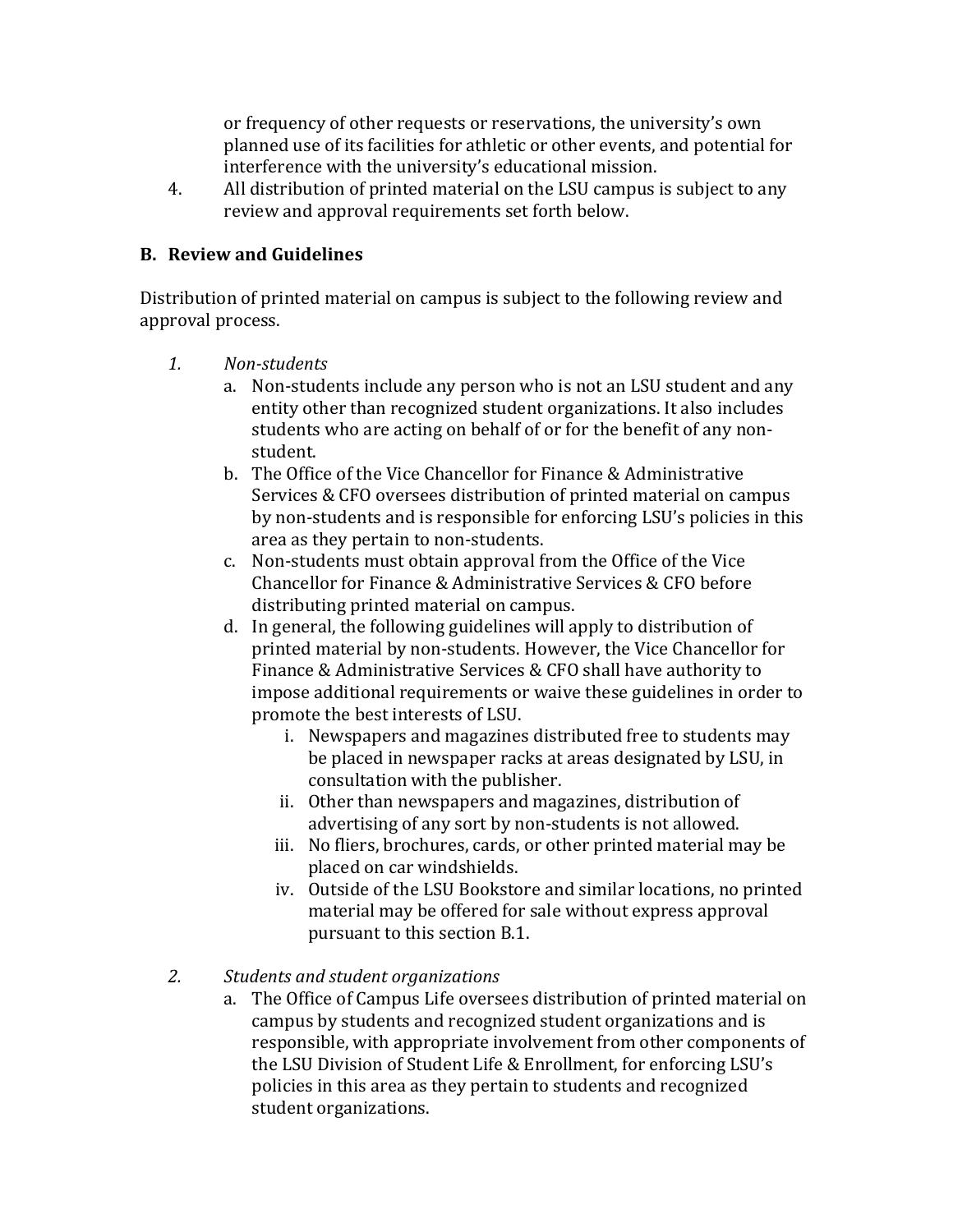- b. Recognized student organizations must obtain approval from the Office of Campus Life before distributing printed material on campus.
- c. Individual students acting solely on their own behalf do not need prior approval to distribute printed material to other individuals on campus by personally offering to hand it to them, outside of the areas designated in section A.2, above.
- d. Individual students acting solely on their own behalf must obtain prior approval from the Office of Campus Life before distributing material in any other manner.
- e. In general, the following guidelines will apply to distribution of printed material by students. However, the Vice Chancellor for Student Life & Enrollment shall have authority to impose additional requirements or waive these guidelines in order to promote the best interests of LSU.
	- i. No fliers, brochures, cards, or other printed material may be placed on car windshields.
	- ii. Advertising for student events, groups, and activities will generally be permitted, subject to reasonable restrictions to protect the interests of LSU as described in section A.3.
	- iii. No printed material may be offered for sale without express approval pursuant to this section B.2.
- *3. Appeals*
	- a. Non-students may appeal any decision of the Vice Chancellor for Finance & Administrative Services & CFO to the Chancellor.
	- b. Students and registered student organizations may appeal any decision of the Vice Chancellor for Student Life & Enrollment to the Chancellor.
	- c. In either case, the decision of the Vice Chancellor shall be final unless the Chancellor expressly issues another decision.